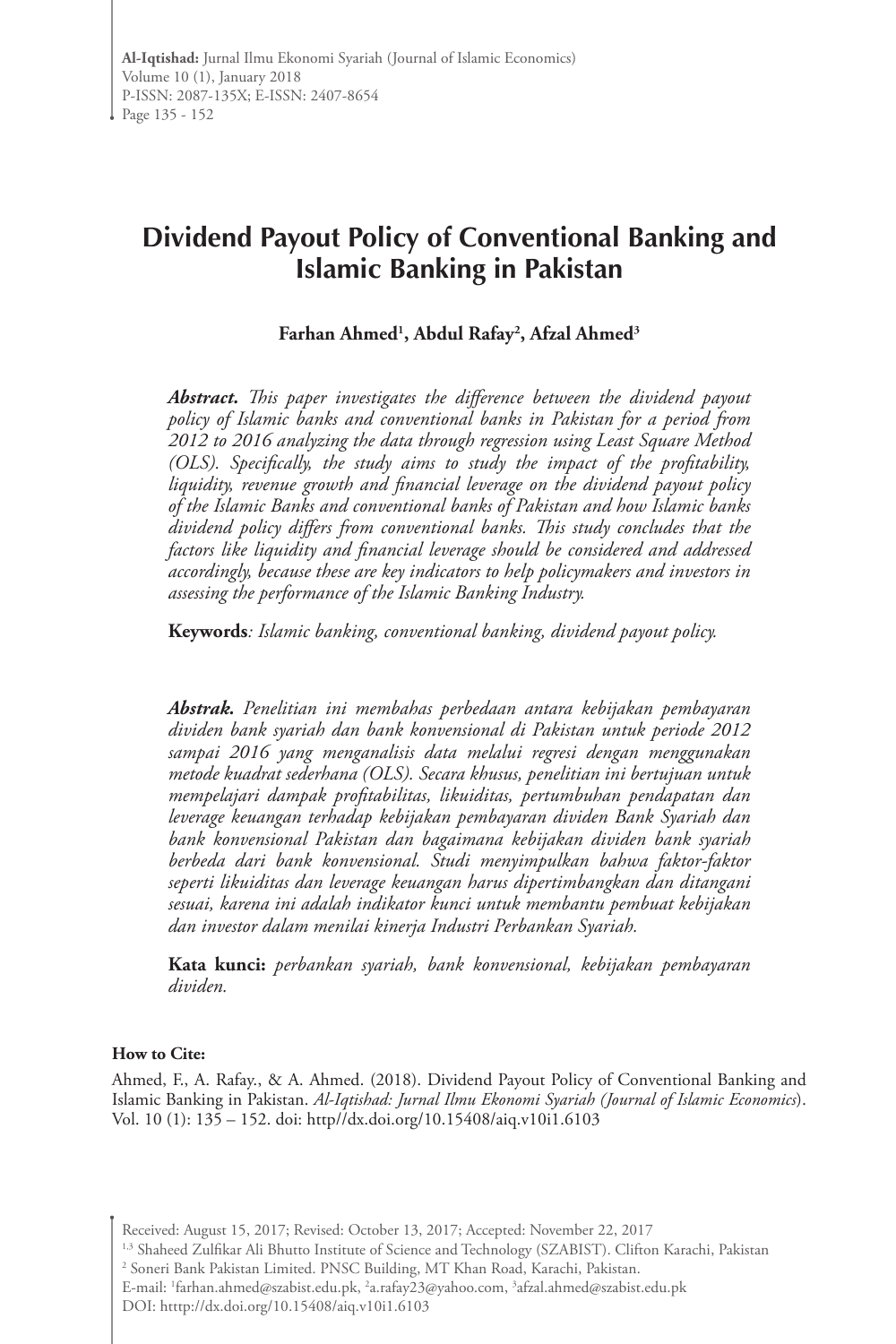## **Introduction**

The banking sector is the critical part of the economy and performs an essential role in the economic activities; in the current era, the economy cannot act without the presence of adequate banking system. The traditional conventional economic system is based solely on providing funds and acquiring fund. The banks charge interest on providing funds and pay interest on obtaining funds from its depositors. This system contains high risk in the usage of funds and financial asset for the noneconomics activities because; banks cannot evaluate how the borrower utilizes the funds given. The main issue in this system, it is not compliant with Islamic Shariah (Ruling/Guidelines) because it contains the following elements: Riba (Interest), Gharar (A High-level of Uncertainty) Qimar (Gambling) and further it is not an asset-backed system in which may lead to highly hazardous financial situations. In the 19th century, Muslim scholars began working to create a banking system in which they would eliminate the non- Shariah elements that found in our current financial system. The Muslim Scholars create a banking system which excludes the following factors: Riba (Interest), Gharar (A High-level of Uncertainty), Qimar (Gambling) and makes it an asset-backed financial system. In the 2008 financial crises, there was a significant impact on the conventional financial institution due to the sub-prime mortgage which was not asset-backed instead it based on derivatives, which not permitted in the Islam. After the financial crises of 2008, the financial analyst and specialist analyzed that Islamic Financial and banking system not affected by this crisis and the growth of Islamic financial institution increased due to the global financial crises.

The investor is more comfortable to invest in the Islamic Financial Institutions as compare to the conventional financial institutions especially in Islamic countries, but the primary desire of the investors is to maximize the return on investments. This intention has caused an academic stampede to investigating the difference between Conventional banking and Islamic Banking systems and their Return on Investments. Furthermore, numerous accounts of studies have been conducted to compare the Islamic Banking sector with the Conventional Banking sector regarding their performance, return, growth, etc. However, only a few kinds of research have played attention and compared the Dividend policy of Islamic Banks and Conventional Banks. Almost every company earn profit through their economic activities and distribute this profit among their shareholders the mechanism of distributing profit is different according to the financial policy of the company and the growth opportunity of the company if the company have feasible growth opportunity then they reinvest their profit for the growth of the company. The process in which company defines that how much profit would distribute to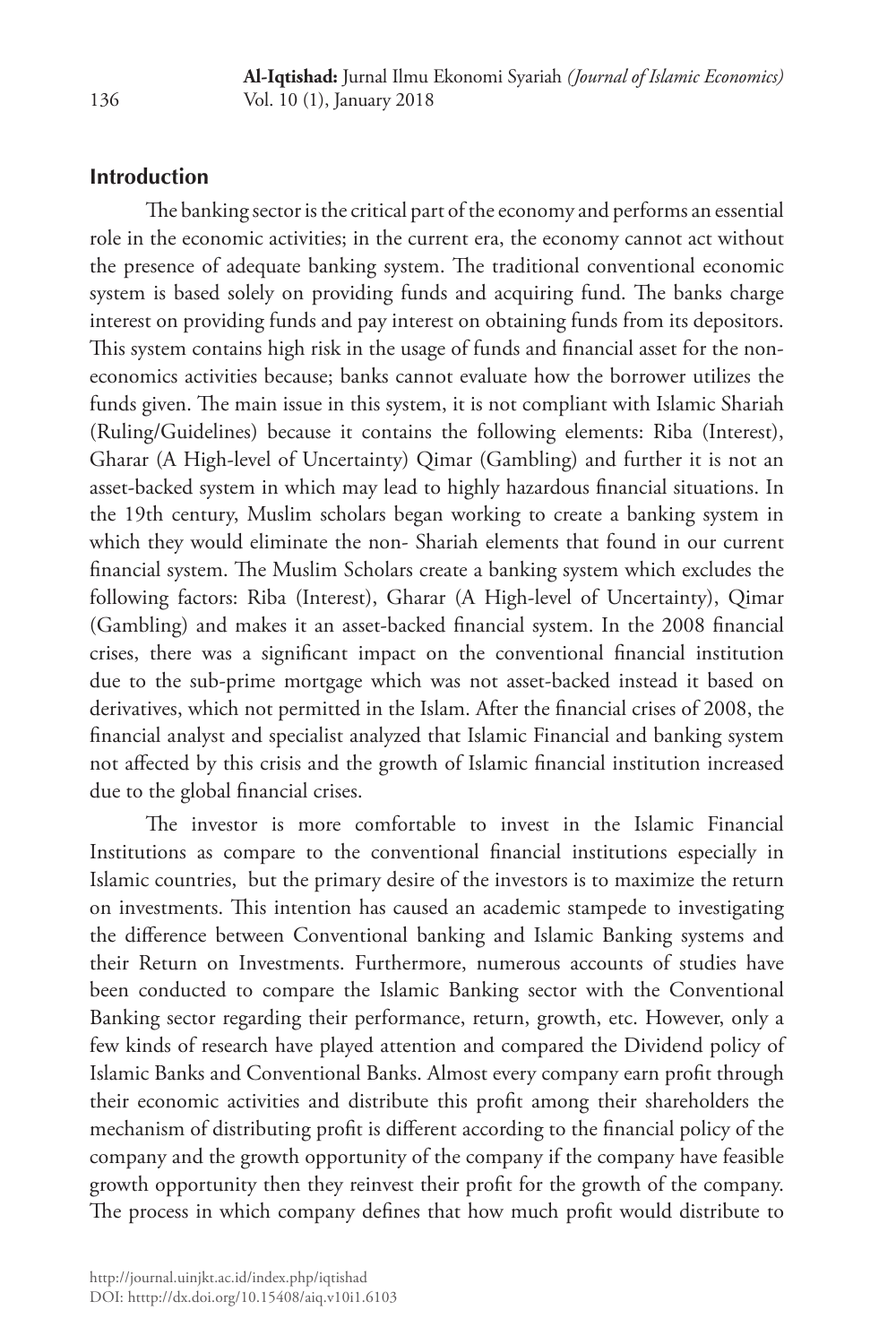the shareholder and what is the way for the distribution of profit is called dividend payout policy. Dividend payout policy varies in the different countries because of difference in the government regulations; tax policies different financial sectors and markets. There are variations in opinion about the impact of dividend payout on the shareholder's wealth. The first argument was there is no impact of dividend payout on the wealth of shareholder another argument was the dividend payout policy escalate the wealth of shareholder, the last debate was the dividend payout reduces the wealth of shareholder.

There is limited research conduct in Pakistan to determine the impact of dividend payout policy on the wealth of shareholders. There is also a debate that there is any difference between dividend payout of the financial sector and nonfinancial sector, the latest literature suggests that the dividend payout policy of the financial industry is different from the non-financial sector because of the different regulator and different policies like tax policies, retain earning strategies, growth opportunities. The purpose of this study is to examine the determinant of dividend payout policy of the Islamic banks and Conventional banks of the Pakistan. The study has investigated that what are the factors that affect the dividend payout policy of the banks and how they differ in case of Islamic banks and Conventional banks. In Pakistan, there is no tax on dividend till 2012 after that government imposes on 10% tax for filers and 15% for non-filers. Now, the withholding tax rate after the financial act 2015 under section 150 has also enhanced to 12.5% for filers and 17.5% for non-filers.

Dividend payout policy is critical for the investors and performs a vital role in motivating the investors toward investing in specific stock. Some models are developed to know the behavior of the investor concerning the Dividend payout policy of the companies. Dividend payout policy of the bank is the principal financial indicators concerning Pakistan's banking industry, which indicates bank performance and its growth in the emerging economy. Dividend payout policy also determines the return on investment of the investors, in this aspect, this is very important for the investors. This study aims to develop a model to determine the difference of the Dividend payout policy of Islamic Banks and Conventional Banks in Pakistan and how Islamic banks attract investors in Pakistan. This study will examine the effect of profitability, liquidity, financial leverage and revenue growth on the dividend payout policy of Islamic Banks and Conventional Banks of Pakistan.

There is some researchers question that addresses in this research. There are: First, what are the impacts of Profitability on dividend payout policy of Islamic Banks and Conventional Banks in Pakistan? Second, how the liquidity (Cash Flow) position of Islamic Bank and conventional banks of Pakistan effect on their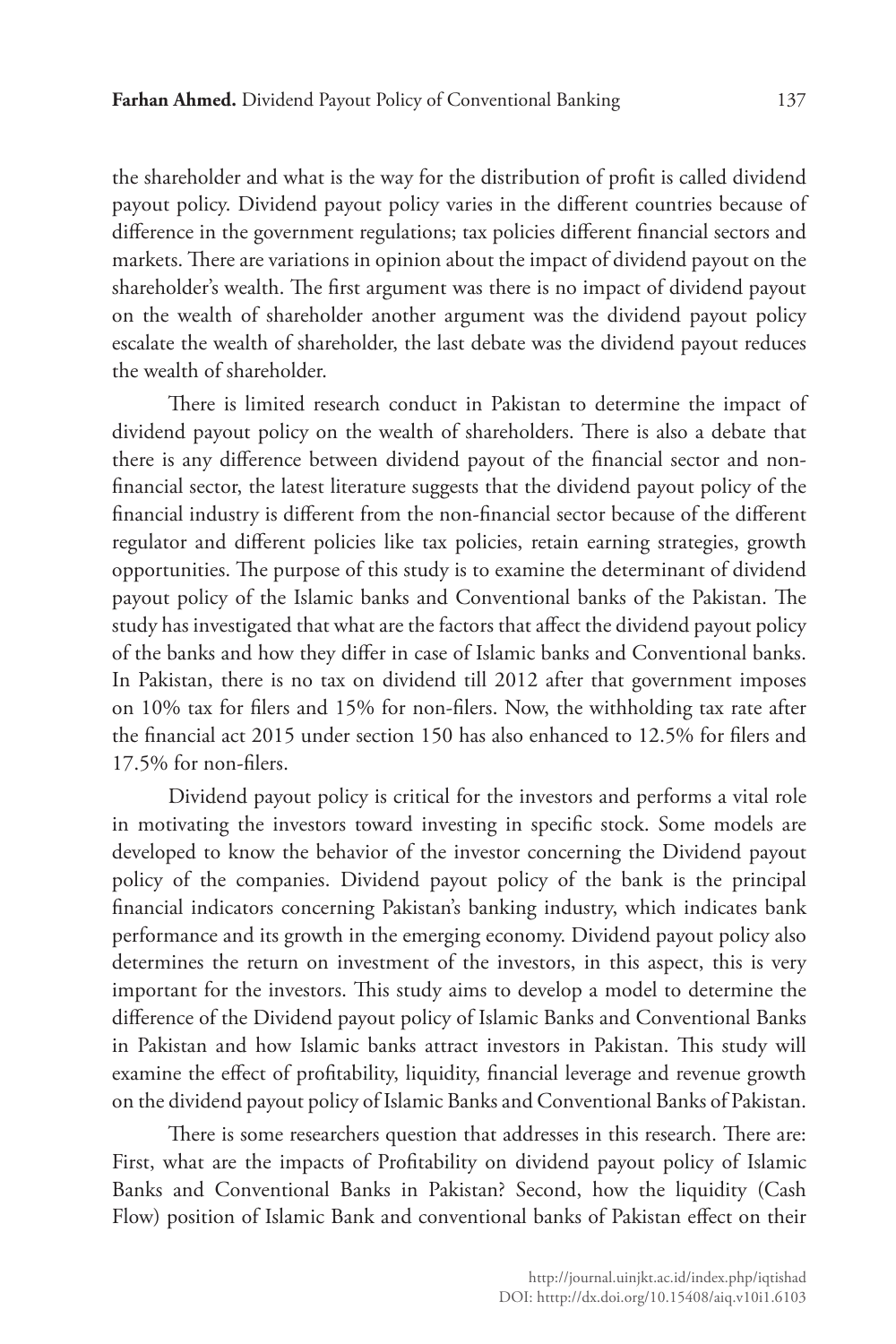Dividend Payout Policy. Third, financial leverage of Islamic Banks and conventional banks of Pakistan have an impact on their Dividend Payout Policy or not? Fourth, is there any impact of Revenue growth on dividend payout policy of Islamic Banks and conventional banks of Pakistan?

The structure of the paper divided into multiple sections. In the first section introduction along with research, the problem has discussed. In the second and third and fourth part, detailed literature review and evolution of banking sector in Pakistan elaborated. Result and discussion and conclusion sections are discussed as fifth and sixth section respectively.

#### **Literature Review**

The profit of the company, which distributed among the shareholders, is called dividend. The amount of dividend depends on the ownership of the number of shares. The dividend is the return on investment for the investors. The dividend may be in the form of cash, which means the company pays cash amount to the shareholders; sometimes dividend is in the form of stock dividends in which company issues new stock to the investors concerning their proportionate share of the investment.

There is some reason for which companies pay the dividend from their earnings to the shareholders; a healthy dividend amount shows that the companies have good revenues and have a financial strength. Through dividend investor receive their return on investment on the regular basis so those investors who want their gain on cash flow base, prefer those stocks who pay the reasonable amount of dividend. Firms who paid the reasonable amount of dividend had easy excess to the capital market. Furthermore, dividend payout policy also affects the valuation of the stock.

The Islamic banks of Pakistan have rapidly growing in the economy and have a significant share in the banking industry. There is literature found which compare the dividend payout policy of the Islamic and conventional banks. The objective and motivation of this study is to conduit the existing gap of literature Review by determining the factors that influence the dividend payout policy of the Islamic Banks and Conventional Banks of the Pakistan. To give the insight knowledge of dividend payout policy of Islamic Banks and Conventional Banks of the Pakistan to the investor to educate the investor to invest in Islamic Banks or conventional banks. Furthermore, this study also helps to the researchers, teachers, and students to understand the dividend payout policy of the Islamic and conventional banks of Pakistan and to do further research on the banking sector of Pakistan. The primary stakeholders of the study are investors, policymakers of the banks and the teachers,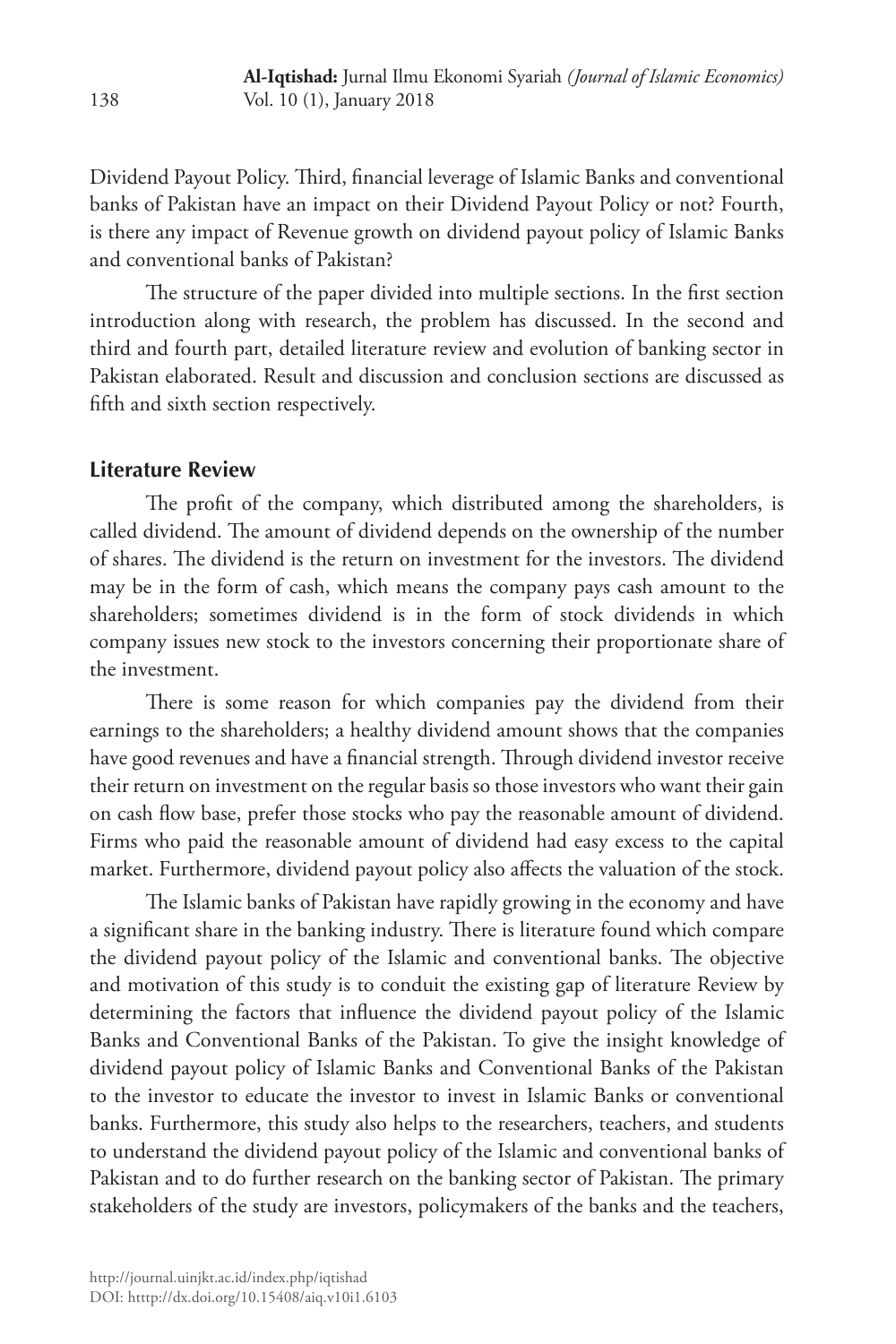students, and researcher will be gaining the understanding of the Dividend payout policy of the banks of Pakistan.

The Islamic Banking industry of Pakistan is now a growing part of the financial sector of Pakistan, with high practical significance in different dimensions. The proven track record with a possessive growth rate, Islamic banking in Pakistan is now a big competitor of convention or traditional banking and financial system. The research basically conducted on the dividend payout policy of Islamic banking as compared to conventional banking and how it attracts the investors to invest in Islamic banking rather than conventional or any other financial system.

So this is definite form Quranic verse and hadith-e-Nabwi that riba strictly prohibited in Islam and this riba is part and parcel of the conventional banking system. Thus a limitation with Muslims by their religion not to go with riba and gharar, on the other end in today's world the world financial system works only with riba and gharar.

Islam prohibited Riba and gharar but gives its economics and financial systems. So by Islamic ideology, teaching, and philosophy, economic activity is essential for every individual. And with the help of Islamic teaching and guidelines, there was the need to focus the financial problems of the Muslim ummah and provide the superior model that can have rid of riba and gharar. Alhamdulillah by the grace of Allah a fundamental and strong financial facility is available now for Muslim Ummah that fulfills there day to day economic needs with Islamic banking and financial systems.

Now day's Islamic banking in Pakistan is emerging and growing at a rate of 15-20% yearly, and industry is looking a sharp rise in demand for Islamic financial services and products. Religion matters for Muslims, and now this can be seen that every conventional bank has Islamic banking window. This phenomenon is demand peoples are asking and moving towards Islamic banking from conventional. (Najaf, 2016)

When we have a view on the conventional banking system and Islamic banking systems, we find the difference with three major aspects: (Awan, 2009): First, socio-religious Level & conceptual framework: Islamic Banks works on trading and investments model and not lend the money directly. The conventional banks involved directly in lending and borrowing business and also act only as the moneylender. Second, business Model & Governing Framework: Islamic Banking works with a strict shariah governing framework having shariah guidelines and a board which approves every transaction & products in light of shariah rules and teaching. The conventional banks work on the interest-based structure. Third,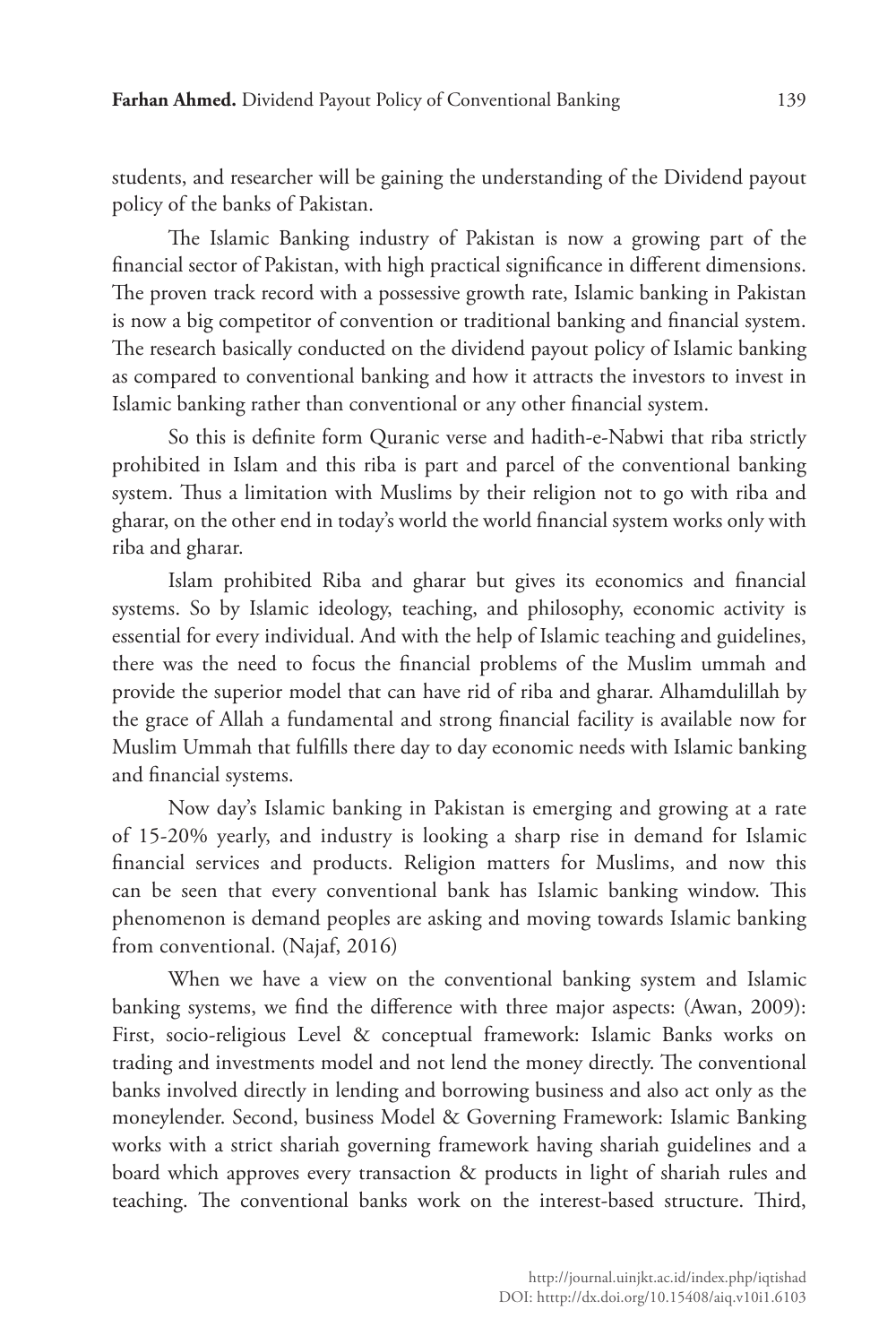Product Level Implementation: Islamic Banking products backed by assets and involve trading of assets, renting of assets and participation on profit and loss basis. Conventional banks treat money as the commodity and lend it against interest.

For fulfillment of the consumer needs, Islamic banking needs to work on the fulfillment of consumer requirements to compete with the conventional banks. Because banks profitability directly relates to the business comes towards Islamic banks and this business can only increase if the Islamic banks have true and positive alternatives of the conventional banks provide according to shariah rule and guidelines. (Khan, et al, 2012).

Islamic banking is going with a good pace in Pakistan as well as all over the world state bank of Pakistan is fully working with Islamic and enforcing commercial bank to come in the business of Islamic banking as a social and religious need of the economy. Customers are also demanding their banking needs from Islamic banking sector. In theory, Islamic banking differs from traditional, mainly because it does not allow banking interest (riba) in Islam. (Yahya et al. 2013)

Islam doesn't allow the collection and payment of interest (riba) preferably it based on mudarabah and musharakah the Islamic way of sharing profit and loss and distributing the risk and joint venture concept of Islamic contracting. Among the profit-loss sharing (PLS), assets and liabilities recognized in the sense that the borrowers share profits and losses at banks, which in turn share profits and losses to depositors (Chong & Liu, 2009). In other words, Islamic banks better capitalized. In another study, studying Bashir (2000) shows that inflation does not affect the profitability of Islamic banks while conventional banks have ups and downs with inflation. Shariah compliance financial products have many advantages over conventional financial products. The shariah products remain safe from the world economic ups and downs that are the reason that Malaysian economy remains somehow sheltered from the world recession of 2008 due to having a stable Islamic financial system.

The dividend is the amount of money paid annually by the company to its shareholder. The dividend of any company is directly related to the profit of the company and the key indicators representing the financial stability of any company. The income investors and growth investor like financial growth regarding the balance sheet like dividend so that they have the capital gain regarding share prices. Dividend policy refers to the practice that the companies continue to pay dividends or decisions, in other words, the size and pattern of cash distributions to shareholders over time.

About the dividend decision companies have only two options; whether not to pay or to pay dividends. The payment of cash dividends is subject to the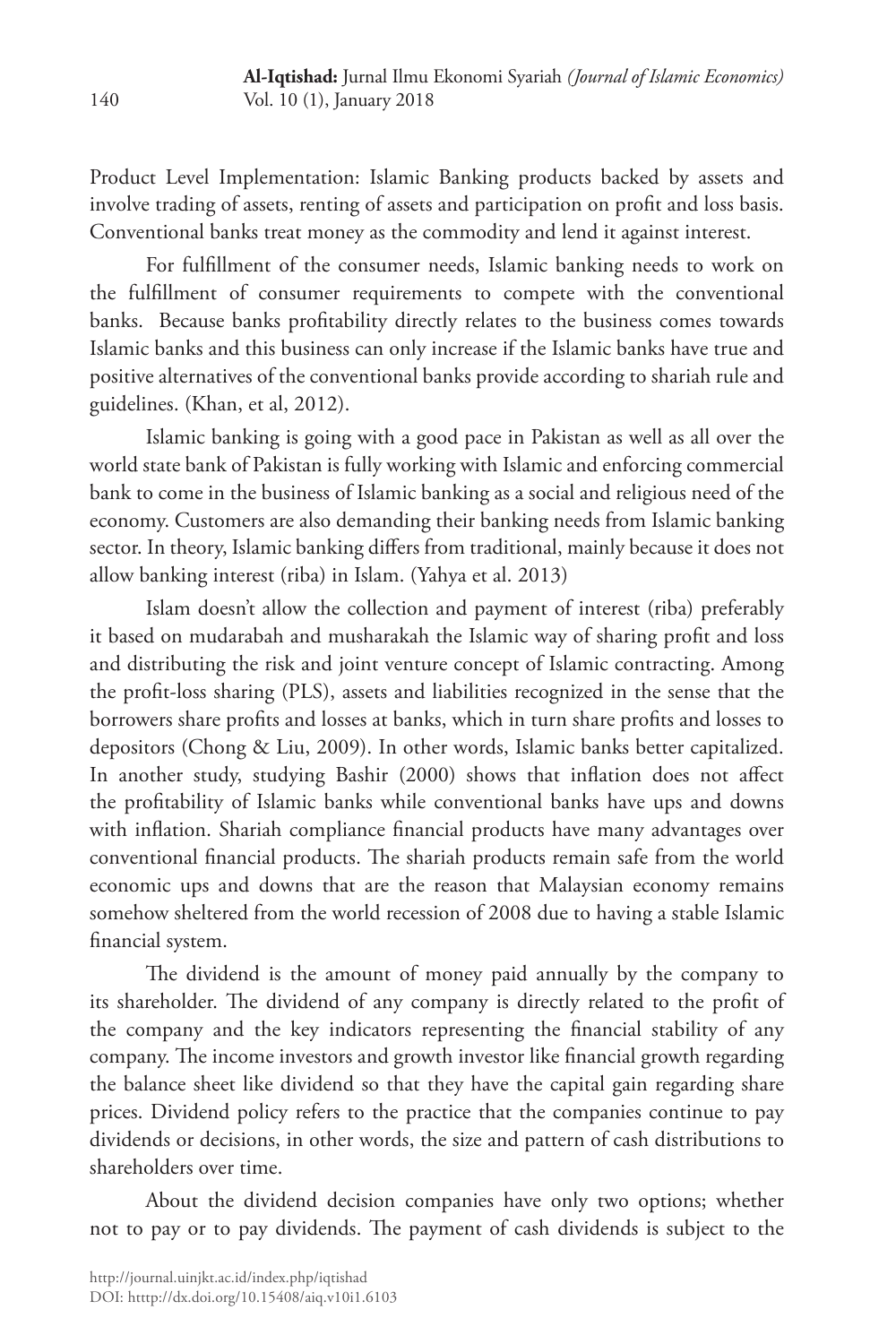availability of cash and liquidity of the company. Many authors showed that there is a financial conflict between liquidity and profitability. Both the liquidity and profitability have an impact on the dividend policy of the company in general and banking in particular. The issue of the dividend is complicated. Essential elements are not hard to identify, but the interaction between these factors are involved and there are no easy answers (Ross 2009).

There is no tax on capital gain while 10% withholding tax on dividend payments. The government gives extension from 2012. So investors prefer capital gain to dividend income and work with the short-term scenario in stock markets. The banking sector is a very organized sector and having profit all the times, but profit is limited or increases with a percentage of a business increase. Less risk in the banking sector would have less profit.

Many theories have been proposed dividend to be executed a declaration of the dividend policy decisions gives and if you have an impact on the value of the company. Many factors influence distribution of cash dividend of profitability of the size of the active, low level of short-term payables, good relationships with suppliers in a strong liquidity position. Payment of corporate dividends is not only the source of cash flow for shareholders but also provides information on the current and future performance of the company. Typically, mature and profitable firms pay dividends. However, companies that pay dividends are not necessarily advantages. If a company thinks its growth prospects are better than the investment opportunities available to shareholders elsewhere, the company must retain the profits and reinvest in the business. Companies that effectively manage their cash flow tend to maintain and increase their dividend payments over time. Cash dividends related to funds available to pay dividends to shareholders in the short term. The liquidity of the company is dependent on the ability of the organization to their ability to put money to pay debts or other obligations. As a result, investors who need current and forecasted liquidity needs to spend a preferred dividend stocks.

Dividends are considered the most discussed topic in finance. In 1956, for the first time, John Lintner analyzed how companies deserve to distribute to shareholders and other business activities, such as taxes and depreciation, etc. Many times investors have no concerned with the dividends, but somehow dividend has its impact on the share price leads to capital gain for the investors (Theissen, 2014). There are some reasons why companies pay dividends from their profits to shareholders, an amount of healthy dividend that the company has a good profit and have a financial strength. By dividends, investors receive their return on investment on a regular basis so that investors base their performance on cash, preferred stock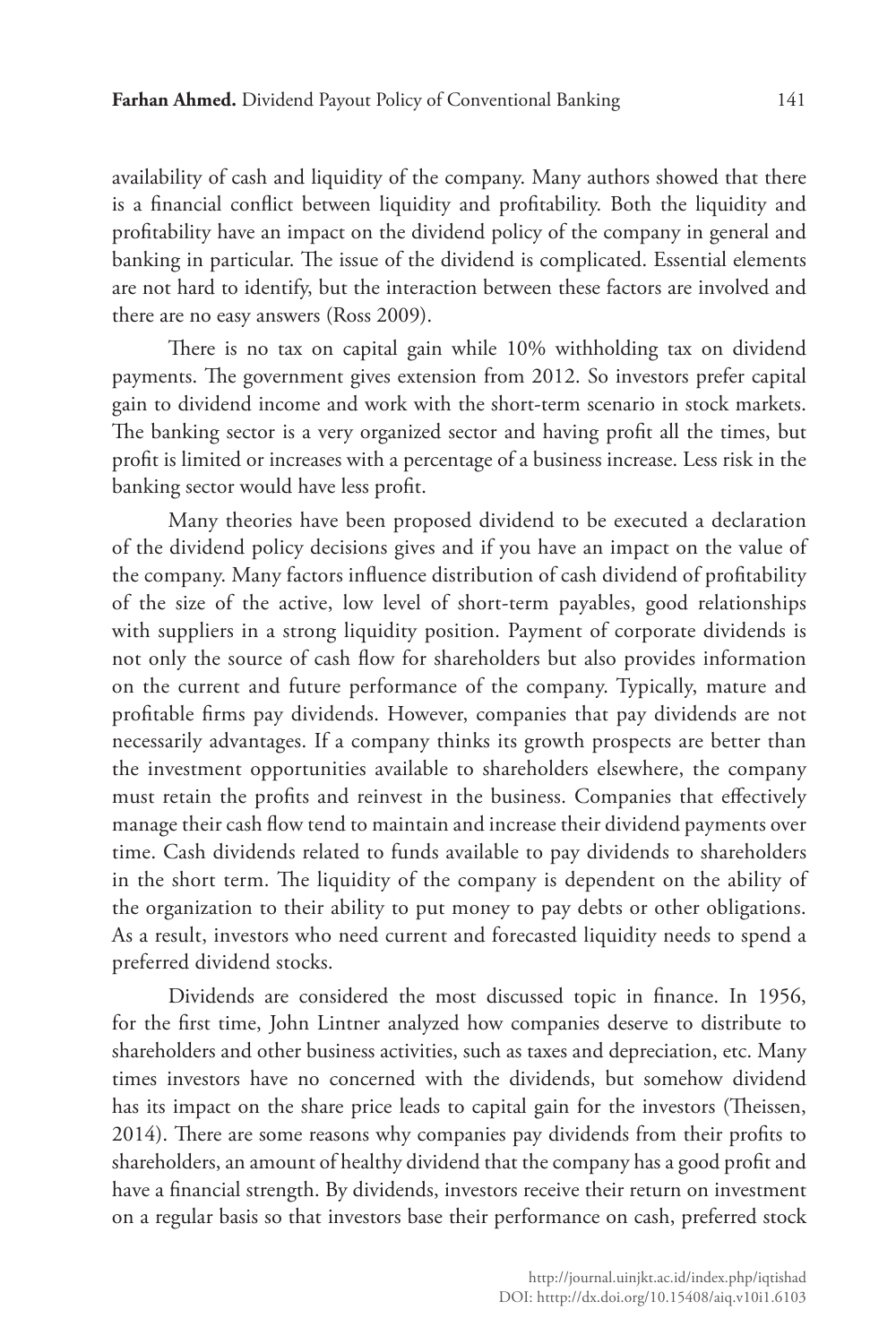dividend reasonable amount. Companies that pay dividends sensitive amount of easy access to capital markets as well. Moreover, dividend payment policy took the impact of the valuation of the shares.

This fact is essential to learn the behavior of dividend policy as factors for smooth dividend payout varies concerning industries and time and the business turnover and payout ratio. Lintner originates that firms in the US adjust their dividends smoothly to maintain a target long run payout ratio. Lintner (1956) he further elaborates that smoothness is dividend policy varies from country to country, Institution to institution as well as capital market difference. Brealey and Myers said that dividends considered as the top crucial unanswered question in the field of advanced corporate finance. Brealey and Myers (2005). Black (1976) noted that dividends are the primary puzzle in the economics of finance.

Pakistan is called as an emerging market, and there is the clear difference between the dividend policy of the developed countries and emerging markets like Pakistan. And this is clear that in case of Pakistan determinants of dividend policy are not stable and may change from time to time, industry-to-industry and institution-to-institution.

Banking industry of any country directly depends on the economics, business and financial growth of that country. Banking moves with the economic growth and business opportunities available. And dividend policy of banking industry profoundly affects by any political instability or instability in the capital market or so-called as the stock market.

Baker and Wurgler (2004) have given the catering theory, which allows the companies to provide incentives to the investor as per their desires, and needs with an aim to cater the investors by paying smooth dividends. If investors put a premium on the stock price, the payer will not pay if the investors prefer to payers. Bhattacharya (1980) and John Williams (1985), gives signaling theory that explains dividends dispel knowledge to the managers and shareholders of the firms by providing inner knowledge of firm's future aspects. This also concluded that the dividend should pay to shareholders according to the prices of stocks. Eriotis' (2005) examine the effect of distributed earnings and size of the firms to its dividend policy of Greek firms. The author studied the Greek firms, set their dividend policies not only by net distributed earnings but also by the change in the dividend, the change from last year earnings and size of the firm. Baker et al.'s (2007) did work on the discernment of dividends by Canadian managers by having a sample size of 291 listed firms on Toronto Stock Exchange (TSE). Daniel et al.'s (2007) did work on whether firms manage earnings to meet the dividend threshold. They worked out that companies are more likely to manage their profits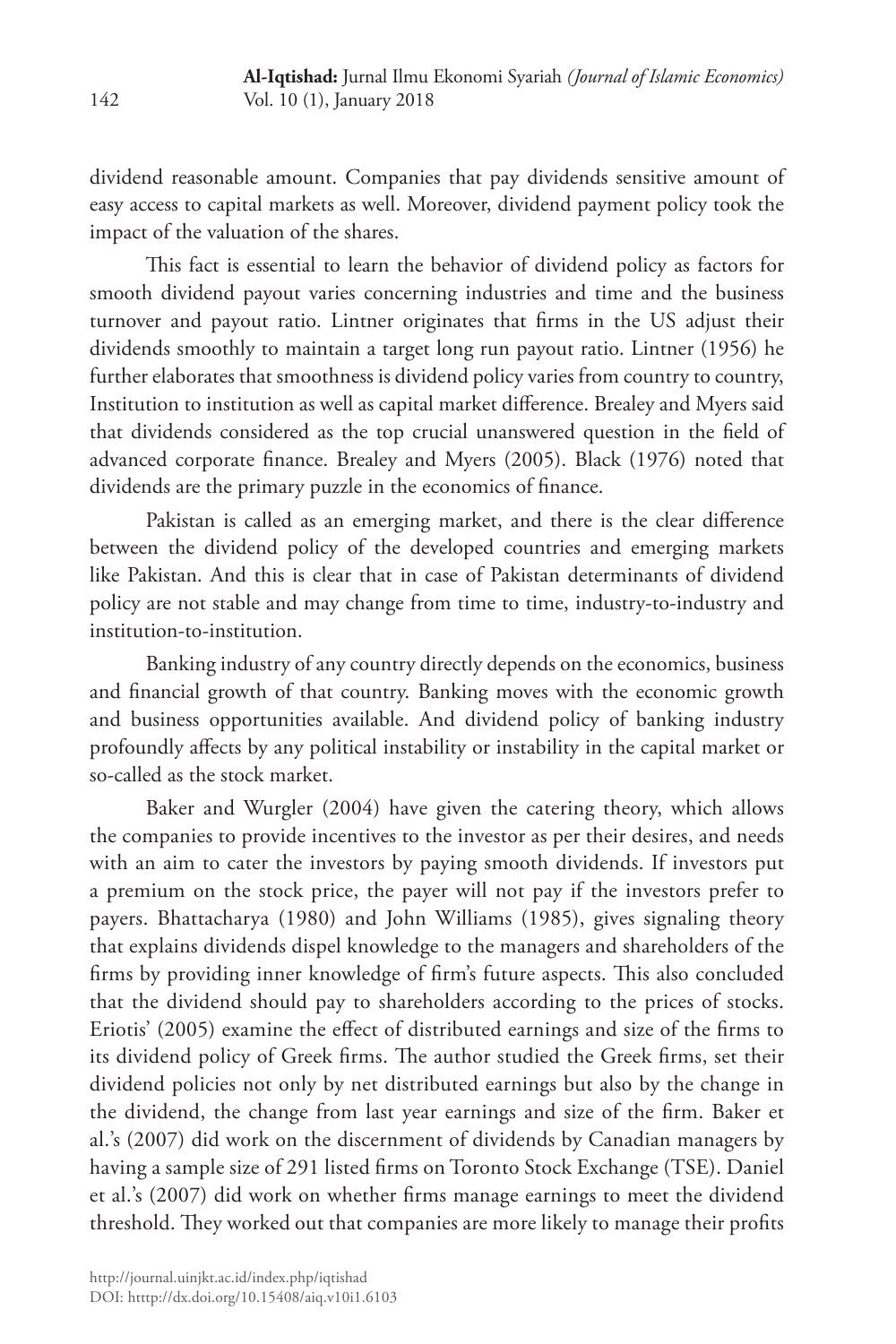upward when their earnings would otherwise fall below expected dividend levels.

The dividend policy is important for managers and investors; therefore, that not only a source of income for investors, but it also reflects the performance. Selecting the appropriate dividend policy of the company is an important decision, the leaders, as well as the investor's Public companies; tend to assign the financial profit of the period, dividend investors. Dividend distribution policy determines the percentage of profit paid as a cover for the investors and the sample must keep for future investments, (Huda & Farah, 2011). Their decision will depend on the current and future performance of the company. It also depends on the present and future investors preferences. Ahmed & Javid worked on the market liquidity, and ownership concentration has an affirmative influence on dividend payout policy. Furthermore, they found that the investment opportunities and financial leverages have adverse control on dividend payout policy (Ahmed & Javid, 2009).

Dividend policy is a debatable issue in the corporate world while having a good dividend policy. On the other end, there is the difference between determinants of the dividend policy for a company and a bank. Many investors prefer capital gain to cash dividends in Pakistan, which can be short-term phenomena to have good returns. (Hashim Zameer, 2013).

The study aims to find the Islamic banking as an attraction for the investors by comparing the conventional and Islamic performance towards the determinants of the dividends. The clear determinants are leverage, liquidity, revenue growth, and the most important profitability. These called as dependent variables of the research. The independent one is dividend payout ratio. The need is to find that even there is any attraction for the investors towards Islamic banking in Pakistan or they are motivated to provide their resources towards Islamic banking as a business attraction.

#### **Evolution of Banking Sector in Pakistan**

In 1977 Council of Islamic Ideology (CII) was appointed the task to prepare a draft of the Interest-free economy. In February 1979 President of Pakistan announced that interest would remove from the economy in 3 years. After this announcement House Building Finance Corporation (HBFC), National Investment Trust (NIT), and Mutual Funds Investment Corporation (MFIC) selected for removal of interest in their operations. In 1981 government gives the order to the commercial banks to establish Islamic counterpart on profit and loss sharing basis and this was continued till June 1985, after 1985 government gives the instruction to discontinued the parallel operation and allow only Profit and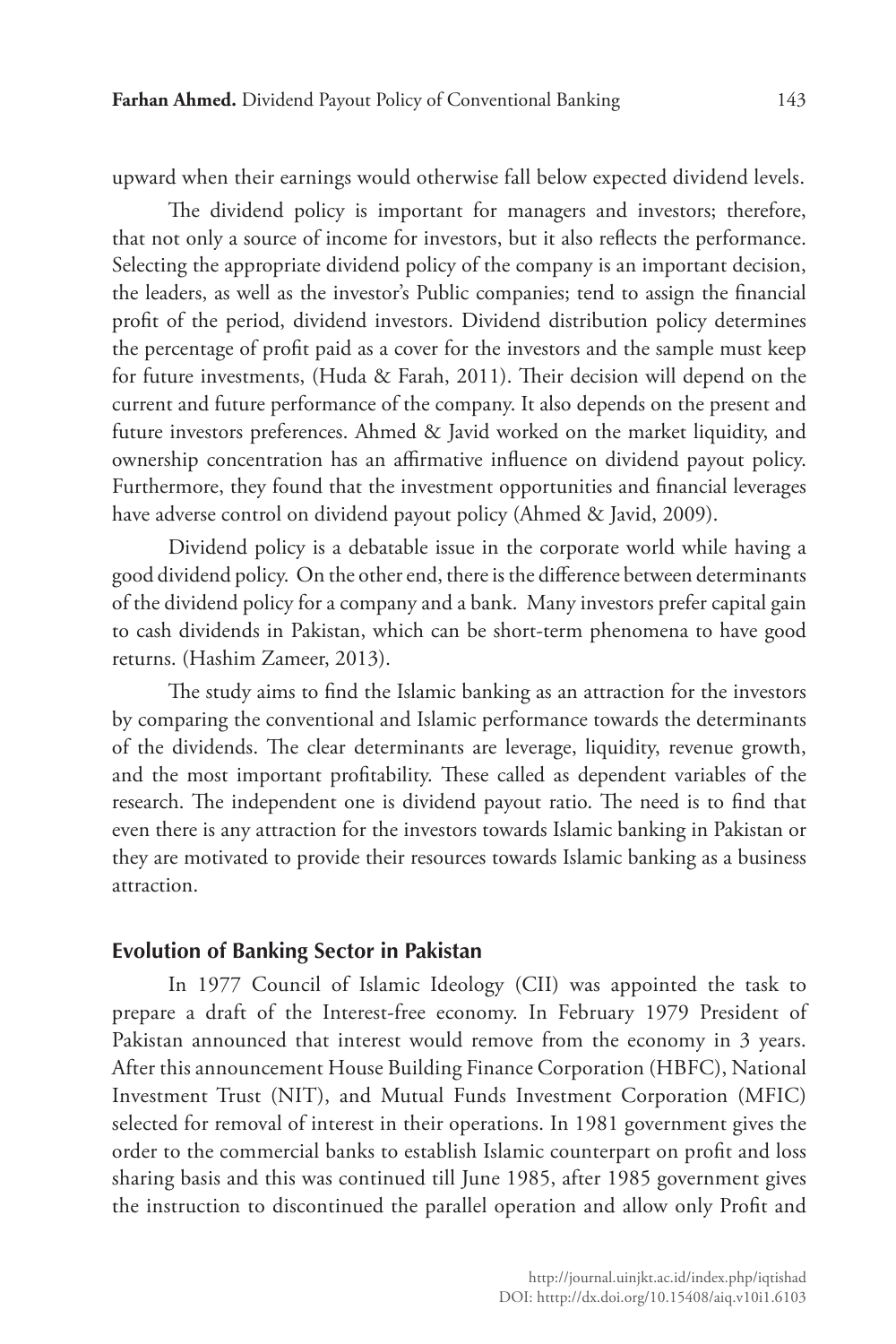Loss sharing basis banking system. The movement toward the interest-free banking caused a sufferer of the economy and banks were allowed to invest their Profit and Loss sharing basis deposit in the interest-bearing government securities, and in 1991 the Federal Shariah Council declared this act as non-Shariah compliant. In the response of Federal, Shariah Council decisions the banks and government made appeals to the Shariah Appellate Bench of Supreme court of Pakistan. In 1991 the Sharia Appellate Bench rejected the request and imposed all rules and regulation of Riba on the banking.

The government set up a high-level commission, task forces and committees to institute and promotes Islamic Banking on a parallel basis with the conventional banking system. In 2004 the State Bank of Pakistan (SBP) established a dedicated Islamic Banking Department (IDB) and set a Shariah Board to regulate and approve guidelines for the emerging Islamic Banking industry.

### **First Era 1948-1970:**

After the partition, the Banking sector was very limited in Pakistan only 631 branches are present in the country. Therefore, the State Bank of Pakistan was initially mandated to develop monetary stability and commercial banking channels to flourish trade and commerce activities in the country. Subsequently, Habib Bank, Allied Bank, and National Bank were amongst the first to start operation with the high coordination of the State bank of Pakistan.

### **Second Era: 1970-1980:**

Commercial Banking was grown at the high pace which was favorable for the Pakistan until 1974 under the nationalization policy; thirteen banks were bought and consolidate these all into six government bank under full government control. The Pakistan Banking council was set up to monitor and control nationalized banks and to marginalize the role of State Bank of Pakistan as a regulator.

### **Third Era 1980-1990:**

This is the awful era for the banking sector of Pakistan; the financial industry grew the large corporations, politicians, and the government. Board of Directors (BoD) and Chief Executive Officer (CEOs) were not independently appointed. Bank lending decision is not on proper credit & risk assessment, and the lending is not commercially motivated. Billions of rupees unsurprisingly funneled out in the Financial & Banking sector of Pakistan.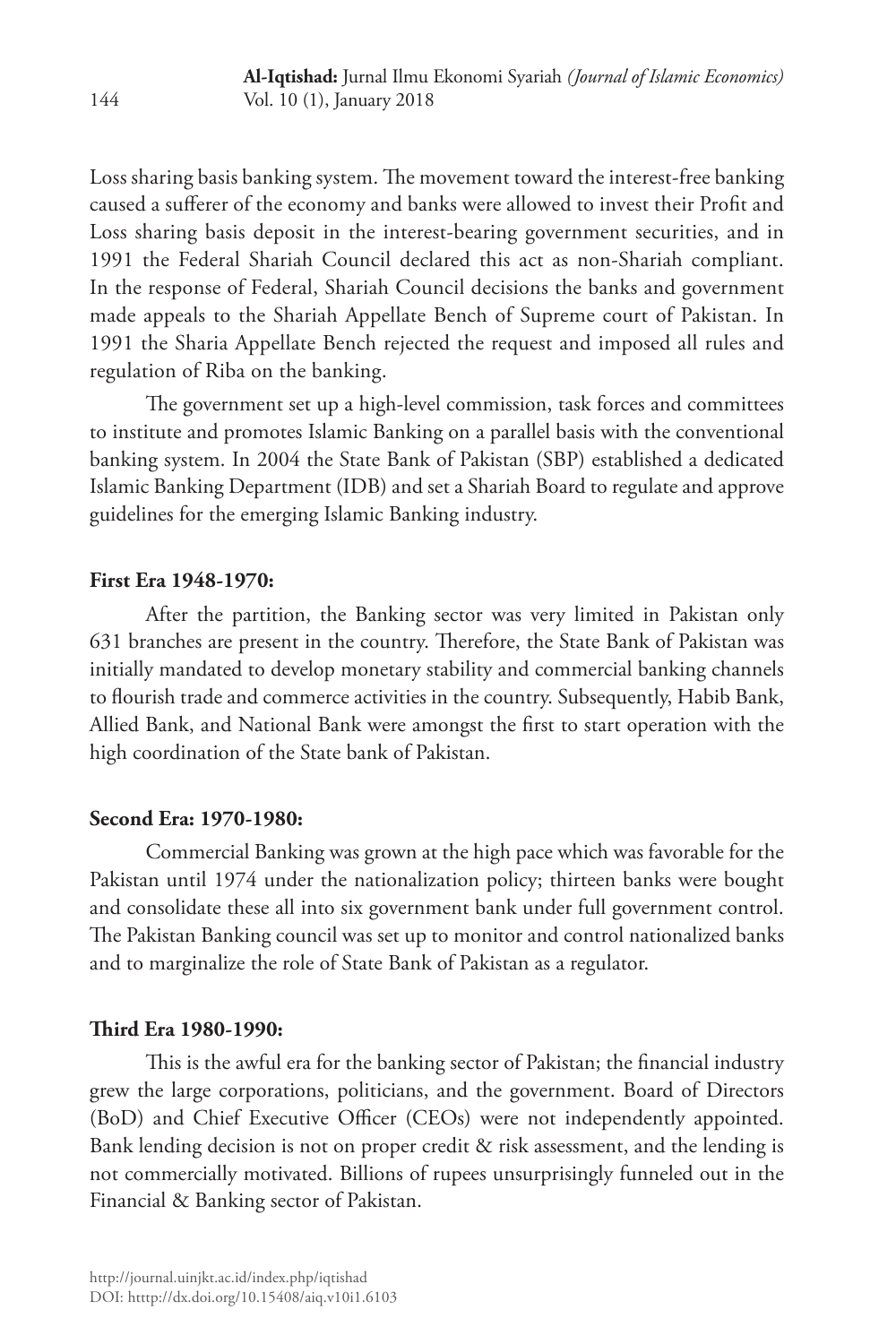#### **Fourth Era 1990-1997:**

In 1991 the act of bank nationalization was amended, and 23 domestic banks established in which ten banks domestically licensed. Muslim Commercial Bank privatized in 1991, and the majority owner of the Allied Bank was transferred to its management by 1993. Further significant is the official interest rate was restructured, a system of auctioning government securities was introduced and bank wise credit ceiling amount was reduced. By 1997 there were still four government banks are present in Pakistan, but they faced great rivalry from 21 domestic banks and 27 foreign Banks.

#### **Fifth Era 1997-2006:**

After the privatization of banking sector, the power of State Bank of Pakistan as the regulator was reestablished after the amendment in the banking companies' ordinance 1962 and the State Bank of Pakistan 1965 Act. Subsequently, the internal controls, corporate governance, regulatory framework was strengthened. Legal impairments and delay in recovery of the bad loan were restructuring in 2001. Furthermore, the prudential regulation of 1989 was enhanced and allowing to banks to take exposure in that business which is previously unexploited. Banks also take exposure on small and medium enterprises and contribute to growing the small business in the economy.

#### **2006 to Present:**

Being 2006 until present, the landscape of banking sector has been changed significantly. By 2010, five Public sector banks, six foreign banks, four specialized banks and 25 domestic banks were operative in the Pakistan. The total numbers of banks branches are 9,348. Now the banking sector of Pakistan is a strong part of the financial sector and plays an essential role in the development of the Pakistan's economy.

#### **Method**

The research philosophy of this study is positivist, and it is based on quantitative analysis. From approach point of view, this study is deductive and only taken one Islamic Bank and one Conventional Bank of the Pakistan. The first step in the research procedure is to develop the hypothesis, and the statistical model for the study secondly the researcher collects data from reliable sources after the collection of data. For analysis simple OLS (Ordinary Least Square) technique has been applied to analyze the effect of the different variable on the dividend payout ratio and this research is also based on the secondary data. The source for the collection of financial data is the published financial statements of the banks and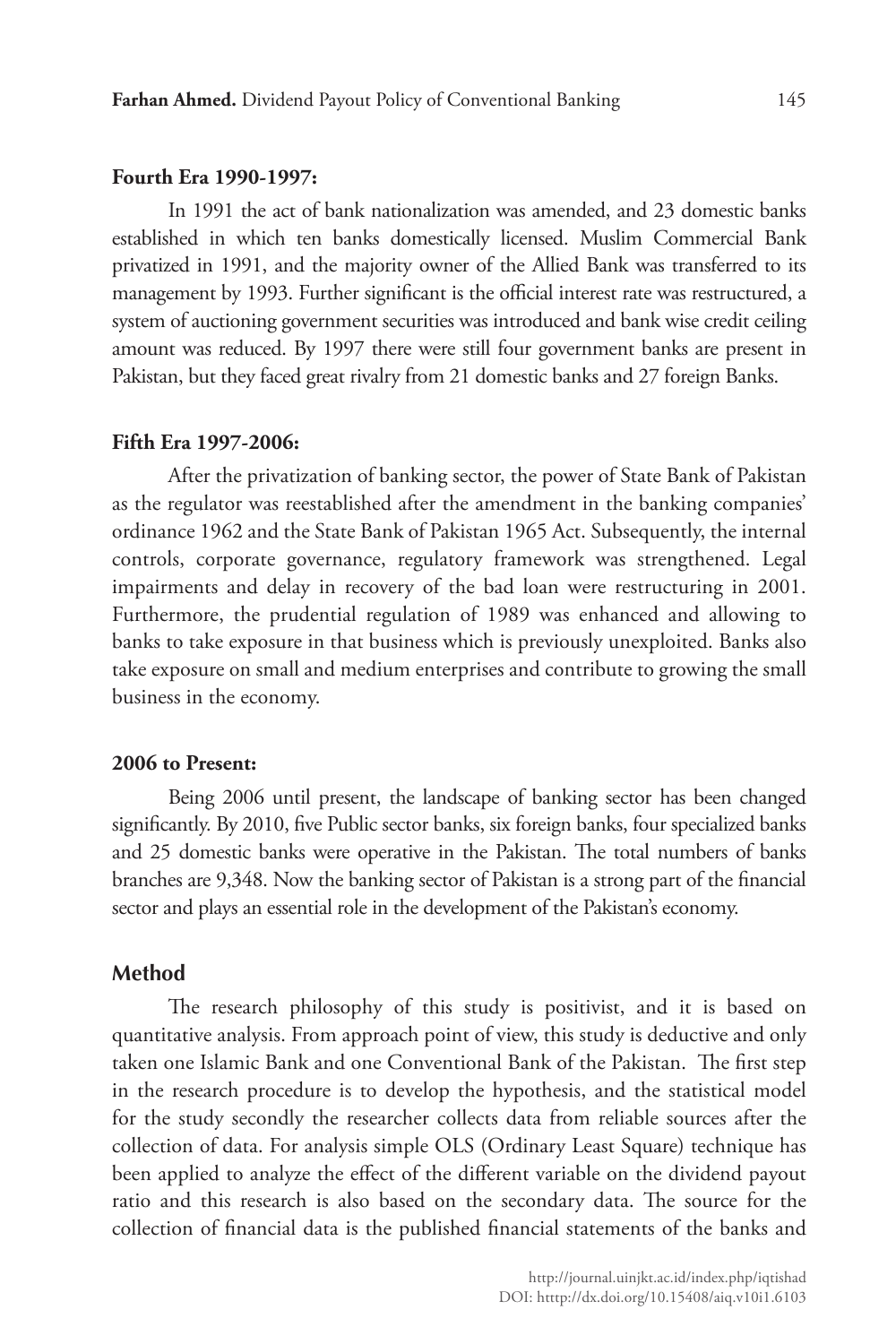Financial Statement Analysis prepared by State Bank of Pakistan (Central bank of Islamic Republic of Pakistan).

The sample period of the research is from 2012 to 2016 due to the limitation in the availability of the date. The quarterly observation was taken, so the sample size of the study is  $(4^*5^*2=40)$  forty observations and twenty observations for each Islamic and Conventional bank. Hence, two separate regressions are computed, and results analyzed in the line of the research questions and objectives of the study.

The data of one Islamic Bank and one conventional bank is gathering. Table 1 shows the name of sample banks with their proper justification:

|                      | <b>Islamic Bank</b>             | <b>Convectional bank</b>                                                                                                                                                                                                                                              |  |  |
|----------------------|---------------------------------|-----------------------------------------------------------------------------------------------------------------------------------------------------------------------------------------------------------------------------------------------------------------------|--|--|
| Name                 | Meezan Bank Limited MBL         | Bank Al-Habib Limited BAHL                                                                                                                                                                                                                                            |  |  |
| <b>Iustification</b> | dividend to their shareholders. | MBL is the one Islamic Bank BAHL is the conventional bank which<br>in Pakistan, which is listed in financials is near to the MBL. Furthermore<br>the stock market, and pay the the balance sheet footage, Income statement<br>and number of branches near to the MBL. |  |  |

Table 1. Sample Banks

Following regression equation is developed to test the hypothesis:

IBDPR<sub>t</sub> = β0+ β1 FL<sub>t</sub> + β2 RoA<sub>t</sub> + β3 Cash<sub>t</sub> + β4 MTB<sub>t</sub> + μ

CBDPRt = β0+ β1 FLt + β2 RoAt + β3 Casht + β4 MTBt + µ

Where:

 $IBDY<sub>t</sub> = Islamic Banking DPR in year t$ 

CBDY**<sup>t</sup>** = Conventional Banking DPR in year t

FL<sub>t</sub> = Financial Leverage in year t

RoA**t** = Return on Asset in year t

 $Cash = Cash flow in year t$ 

MTB<sub>t</sub> = Investment opportunities (Growth) in year t

# **Results and Discussion**

The Mean of dividend payout ratio (DPR) of the conventional bank is 6.7%, which is higher, compare to the Islamic Bank dividend payout ratio 5.01 % because when the company has the growth opportunity tend to be paid the low dividend. This result shows that Islamic Bank has higher growth opportunities as compares to the conventional Bank. Growth opportunities (Market Book value MTB) of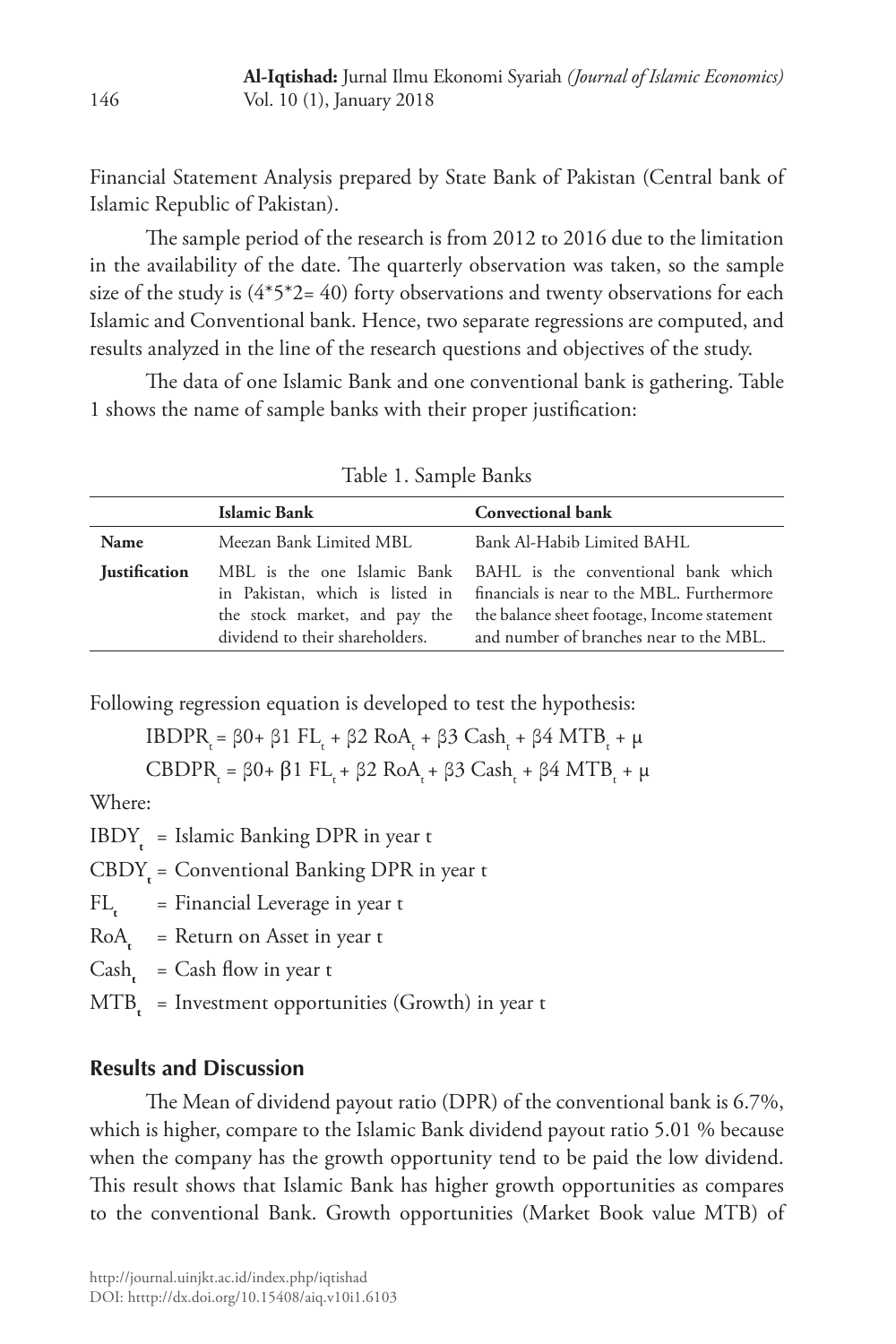Islamic Bank is also high (1.61x) concerning the conventional bank (1.5x) which also support the low dividend amount.

| Islamic Bank             | <b>CASH</b> | <b>DPR</b> | FL       | <b>MTB</b> | <b>ROA</b> |
|--------------------------|-------------|------------|----------|------------|------------|
| Mean                     | 0.095950    | 5.014000   | 0.066450 | 1.617000   | 0.009320   |
| Median                   | 0.097000    | 4.970000   | 0.069000 | 1.655000   | 0.010400   |
| Maximum                  | 0.117000    | 7.100000   | 0.079000 | 2.010000   | 0.012800   |
| Minimum                  | 0.078000    | 3.050000   | 0.050000 | 1.140000   | 0.002000   |
| Std. Dev.                | 0.011166    | 1.212468   | 0.010570 | 0.240397   | 0.003948   |
| <b>Conventional Bank</b> | <b>CASH</b> | <b>DPR</b> | FL       | <b>MTB</b> | <b>ROA</b> |
| Mean                     | 0.067873    | 6.7135     | 0.155844 | 1.507416   | 0.011387   |
| Median                   | 0.068194    | 7.06       | 0.169917 | 1.521095   | 0.011276   |
| Maximum                  | 0.075229    | 11.76      | 0.179481 | 1.658085   | 0.012175   |
| Minimum                  | 0.062701    | 2.73       | 0.121922 | 1.217127   | 0.010806   |
| Std. Dev.                | 0.004568    | 2.182881   | 0.023358 | 0.1593     | 0.000477   |

Table 2 Descriptive Statistics

The profitability (mean of ROA) of the Islamic bank is slightly low (0.9%) as compared to the conventional bank (1.1%) this is due to non-availability of the better investment avenues for the Islamic Bank concerning the conventional bank. The high liquidity of Islamic Bank, i.e., 95% shows that Islamic Bank has an issue to invest their excess liquidity while the conventional bank has low liquidity issue; the mean of conventional bank liquidity is 67% (See Table 2).

Financial leverage of the Islamic Bank is 6.6% which is much better than the conventional bank's financial leverage 15.58% this shows that conventional bank has more debt as compared to the Islamic Bank. Furthermore this is against the literature because literature says the high financial leverage is a cause of low dividend but in this case, the conventional bank pays high dividend with high financial leverage and Islamic bank pay low dividend with little financial leverage.

The researchers have used OLS the regression method as major analytical tools. The ordinary least square or linear least square is a way of estimating the unknown parameters in a linear regression model. The value of the variable predicted through ordinary least square. Deals with two types of variables dependent and independent variables, also work on time series data. In a data series independent variable is used as input and the dependent variable used as output due to prediction. The OLS is a most common effective and efficient method used by the researcher in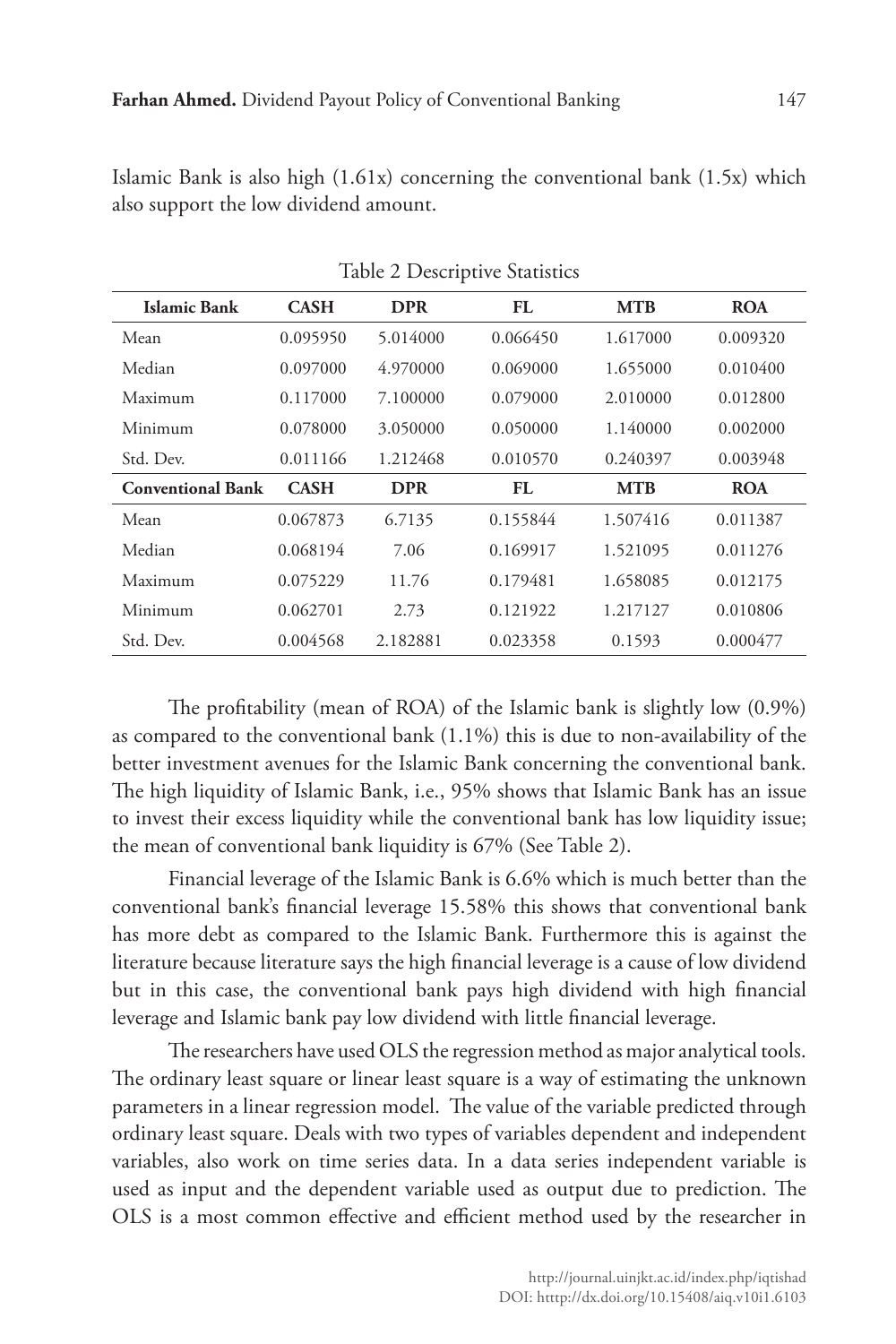academic, essential experimental and applied research to complete their analysis and have findings.

| Dependent<br>Variable                                                                      | Independent<br>Variable | Coefficient | Std. Error | t-Statistic | Prob.  | R-squared |
|--------------------------------------------------------------------------------------------|-------------------------|-------------|------------|-------------|--------|-----------|
| DY                                                                                         | FL                      | 93.45512    | 27.31410   | 3.421497    | 0.0051 | 0.780595  |
|                                                                                            | <b>ROA</b>              | 537.9862    | 119.6641   | 4.495801    | 0.0007 |           |
|                                                                                            | Cash                    | $-36.86363$ | 21.27458   | $-1.732755$ | 0.1087 |           |
|                                                                                            | <b>MTB</b>              | $-4.447722$ | 0.703508   | $-6.322202$ | 0.0000 |           |
| <b>Regression Equation</b>                                                                 |                         |             |            |             |        |           |
| DY = $\beta$ 0+ $\beta$ 1 FL + $\beta$ 2 RoA + $\beta$ 3 Cash + $\beta$ 4 MTB + $\mu_{ir}$ |                         |             |            |             |        |           |

Table 3. Ordinary Least Square (Islamic Bank)

Table 3 shows the result of the regression equation of Islamic bank; the first equation estimates the impact of financial leverage, Return on the asset, cash, and market to book value of the share on the dividend payout ratio of Islamic Bank. The result of ordinary least square (OLS) shows that there is no impact of cash (liquidity) on the Islamic Bank dividend payout ratio and other variables affect the dividend payout ratio. The financial leverage and return on asset have a positive impact on dividend payout ratio while Market to book value of the share hurts the dividend payout ratio of the Islamic bank. The results of the study related to the adverse impact of financial leverage on dividend payout ratio is insignificant, and the findings are not supported (See Hashim Zameer, 2013). The results of the study show that the impact of profitability (ROA) on dividend payout ratio recommended in the literature (See Khoury, 2014). The value of R-squared is 78%, which means the econometric model of dividend payout ratio of Islamic Bank is the good fit.

Table 4 shows the result of the regression equation of Conventional bank; the second equation estimates the impact of financial leverage, Return on the asset, cash, and market to book value of the share on the dividend payout ratio of conventional Bank. The result of ordinary least square (OLS) shows that there is no significant impact of return on the asset on the conventional Bank dividend payout ratio and other variables have a substantial effect on the dividend payout ratio. The financial leverage cash have a positive effect on dividend payout ratio while Market to book value of the share has a negative impact on the dividend payout ratio of the Islamic bank. The amount of R-squared is 81%, which means the econometric model for the dividend payout ratio of convention bank is also good fit.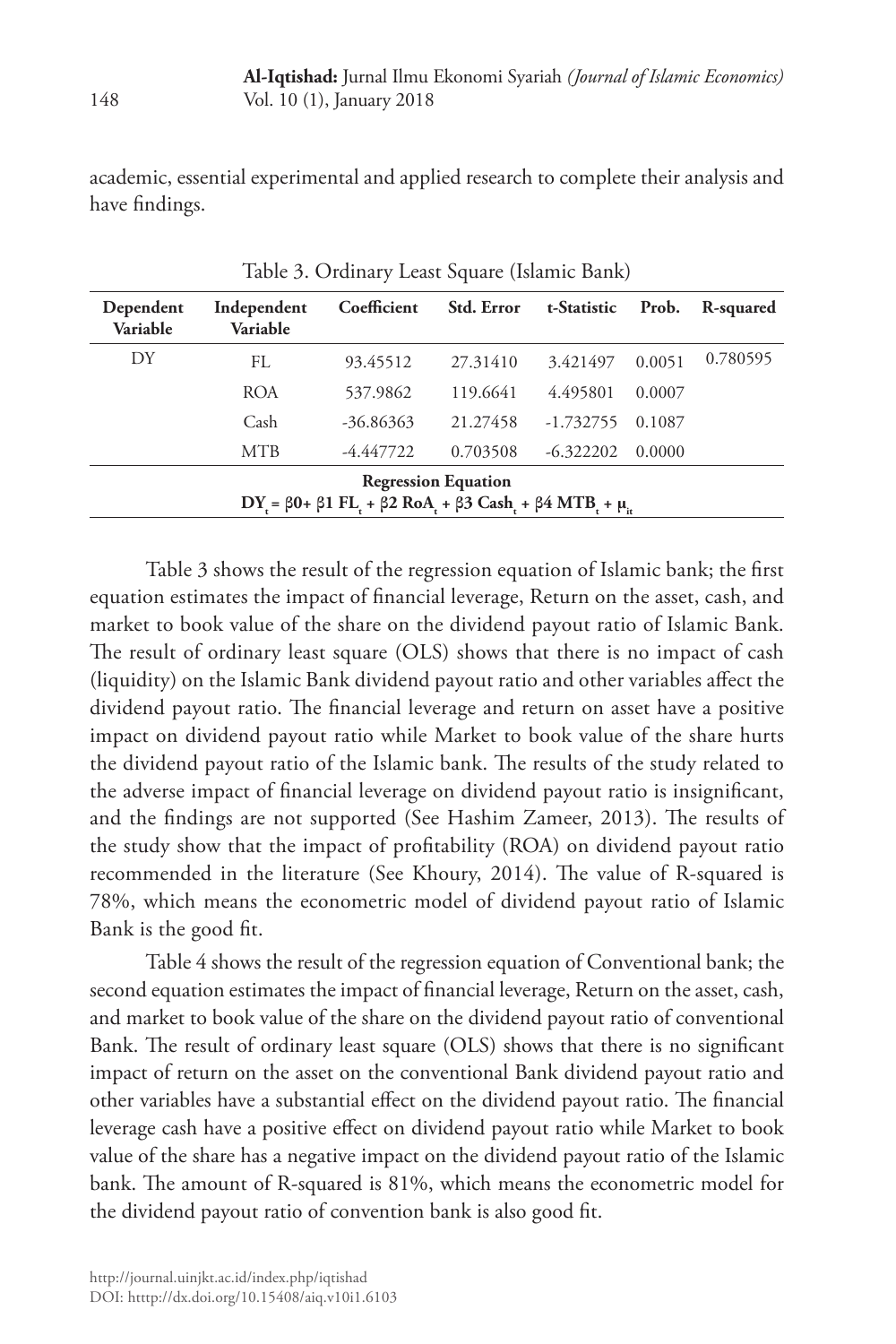| Dependent<br>Variable                                                                  | Independent<br>Variable | Coefficient | Std. Error | t-Statistic | Prob.  | R-squared |
|----------------------------------------------------------------------------------------|-------------------------|-------------|------------|-------------|--------|-----------|
| <b>DPR</b>                                                                             | FL.                     | 14.58660    | 17.43977   | 0.836399    | 0.4193 | 0.815313  |
|                                                                                        | <b>ROA</b>              | 35.95766    | 712.9161   | 0.050437    | 0.9606 |           |
|                                                                                        | Cash                    | 496.0626    | 91.75960   | 5.406111    | 0.0002 |           |
|                                                                                        | <b>MTB</b>              | $-6.958922$ | 2.296421   | $-3.030334$ | 0.0105 |           |
| <b>Conventional Bank</b>                                                               |                         |             |            |             |        |           |
| DPR = $\beta$ 0+ $\beta$ 1 FL + $\beta$ 2 RoA + $\beta$ 3 Cash + $\beta$ 4 MTB + $\mu$ |                         |             |            |             |        |           |

Table 4. Ordinary Least Square (Conventional Bank)

The result of the study does not reject the  $H_3$  and  $H_4$  of the Islamic banks it means profitability have a significant positive impact on the dividend payout of Islamic Bank and revenue growth have a significant negative effect on the dividend policy of the Islamic bank. The result of the study reject the  $\mathrm{H_{_1}}$  and  $\mathrm{H_{_2}}$  of Islamic Bank it means the liquidity have no significant impact on the dividend payout of Islamic bank while financial leverage has significant positive impact on the Islamic bank dividend policy.

Following may be the reasons for no significant impact of liquidity on the dividend payout of Islamic Bank: *First*, Islamic banks have excess liquidity of depositor fund that may not use for the dividend payout. *Second*, Islamic bank does not have a proper invest avenues and financial markets like conventional banks. *Third*, Islamic bank cannot invest in government securities because they are interest-bearing securities. However, the amount of Sukuk issued by State Bank of Pakistan has not fulfilled the requirement of Islamic banking. *Fourth*, a large amount of syndication for the huge project of in the economy comes from the conventional banking; unfortunately, Islamic bank cannot play a meaning full role in the syndications. The financial leverage has significant positive impact on the dividend policy while literature suggests that the financial advantage have the adverse effect on the dividend policy. Following may be the reasons for the positive effect of financial leverage on Islamic Bank dividend: Financial leverage of the companies which defined in the literature determined by dividing debt to the equity but in the case of bank the financial leverage determined by the total debt (which include depositor's liability). The business model of the banks is entirely different as compared to the regular business model. In the regular business model the high financial leverage is the cause of high-interest expense, which declines the bottom line profit of the company, and finally, the high leverage will decline the dividend ratio.

Results of the study do not reject  $H_2$  and  $H_4$  of the conventional bank it means the significant positive relationship existed between the liquidity and dividend payout of the conventional bank and revenue growth have a significant negative impact on the dividend payout. The result of the study reject  $\mathrm{H}_{_{1}}$  and  $\mathrm{H}_{_{3}}$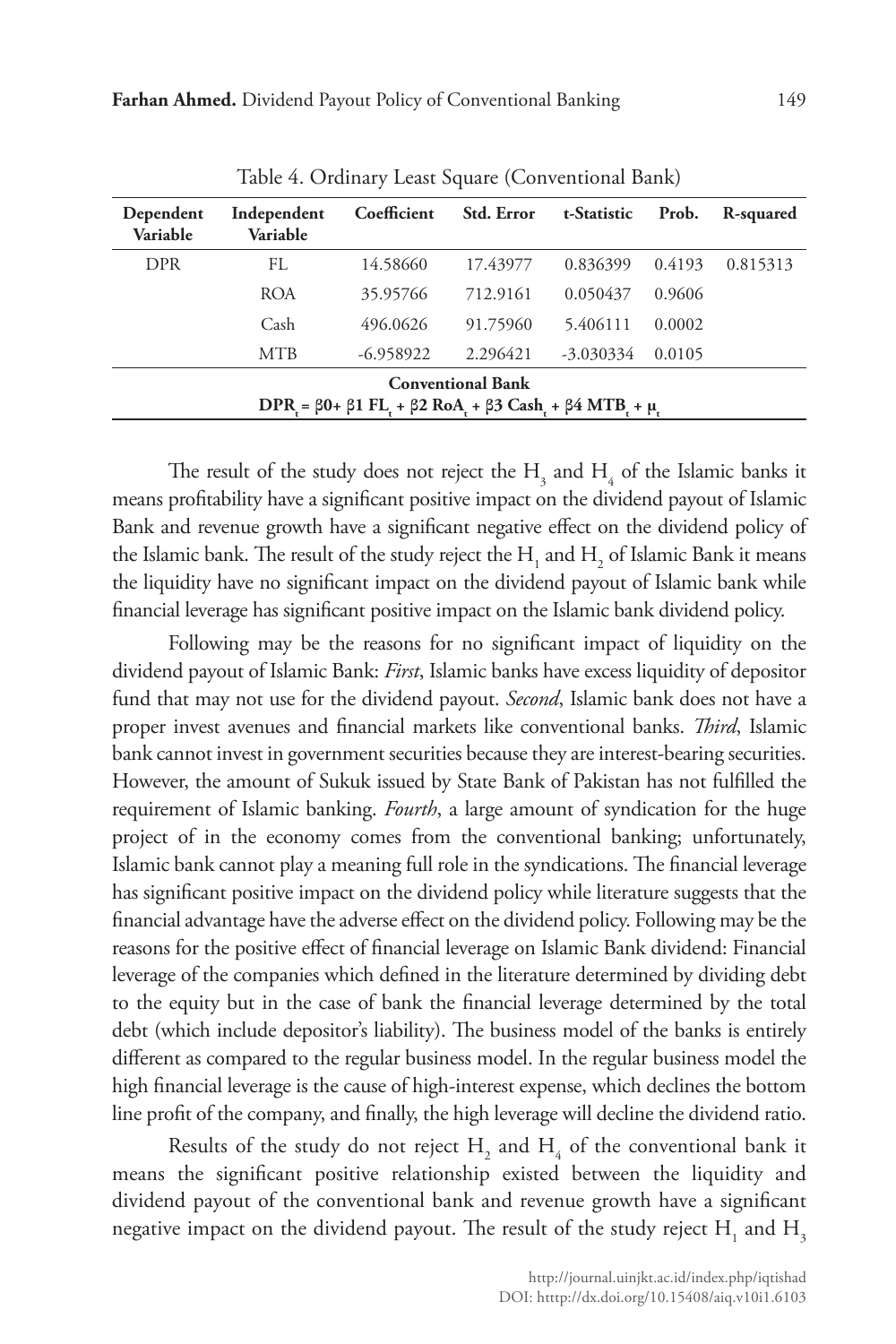of the conventional bank, it means financial leverage and return on asset leverage have no significant impact on the dividend payout of the conventional bank. The reason for the rejection of  $H<sub>1</sub>$  same as defined in above Islamic Banking result. The no significant effect of return on the asset on the dividend payout shoes that conventional bank pay dividend regardless of the return on asset.

Islamic bank and the conventional bank has same effect of the revenue growth, and financial leverage have the similar effect on the dividend payout ratio, revenue growth is negatively related as suggested in the literature while financial leverage has no significant negative impact on the dividend payout ratio which is not supported by the literature or theory. Liquidity have the different impact on the Islamic bank dividend payout ratio and conventional bank dividend payout ratio; conventional bank liquidity has the significant positive impact on dividend payout ratio as literature suggested while Islamic bank liquidity has no significant impact on the dividend payout ratio because of the liquidity issues in the Islamic bank. Islamic bank profitability have the significant positive impact on the dividend payout ratio as literature suggested while conventional bank have no impact on profitability on their dividend payout ratio it means conventional bank pay dividend regardless with their profitability.

### **Conclusion**

This paper examined the determinants of the dividend policy of Islamic banks and conventional banks in the Pakistan and determines the difference between dividend policy of Islamic banks and conventional banks from 2012 through 2016. The analysis reveals that the Islamic bank financial leverage and profitability have the significant positive association with the dividend policy while revenue growth has negatively related to the dividend policy of Islamic bank. While for conventional bank liquidity has the strong significant positive association with the dividend payout policy of conventional bank while revenue growth negatively related to the dividend policy of the conventional bank. The results show that conventional banks pay more dividends as compare to the Islamic banks because the profitability of the conventional bank is slightly higher and they pay the dividend without consideration of profitability this can be due to the higher growth opportunities of the Islamic banks. The research accomplishes that the Islamic banks are struggling to commit the stable dividend policy while conventional banks dividend payouts are random and subjective and not in the form of policy. Although the negative relationship with liquidity (free cash flow) in Islamic bank is not significant, it may create shareholder expropriation and raises a red flag about the severe problem of agency theory. This research paper recommends the management of Islamic banks and conventional banks to give attention to setting their dividend payout policy because the dividend influence the investor's behavior regarding investment in the specific stock.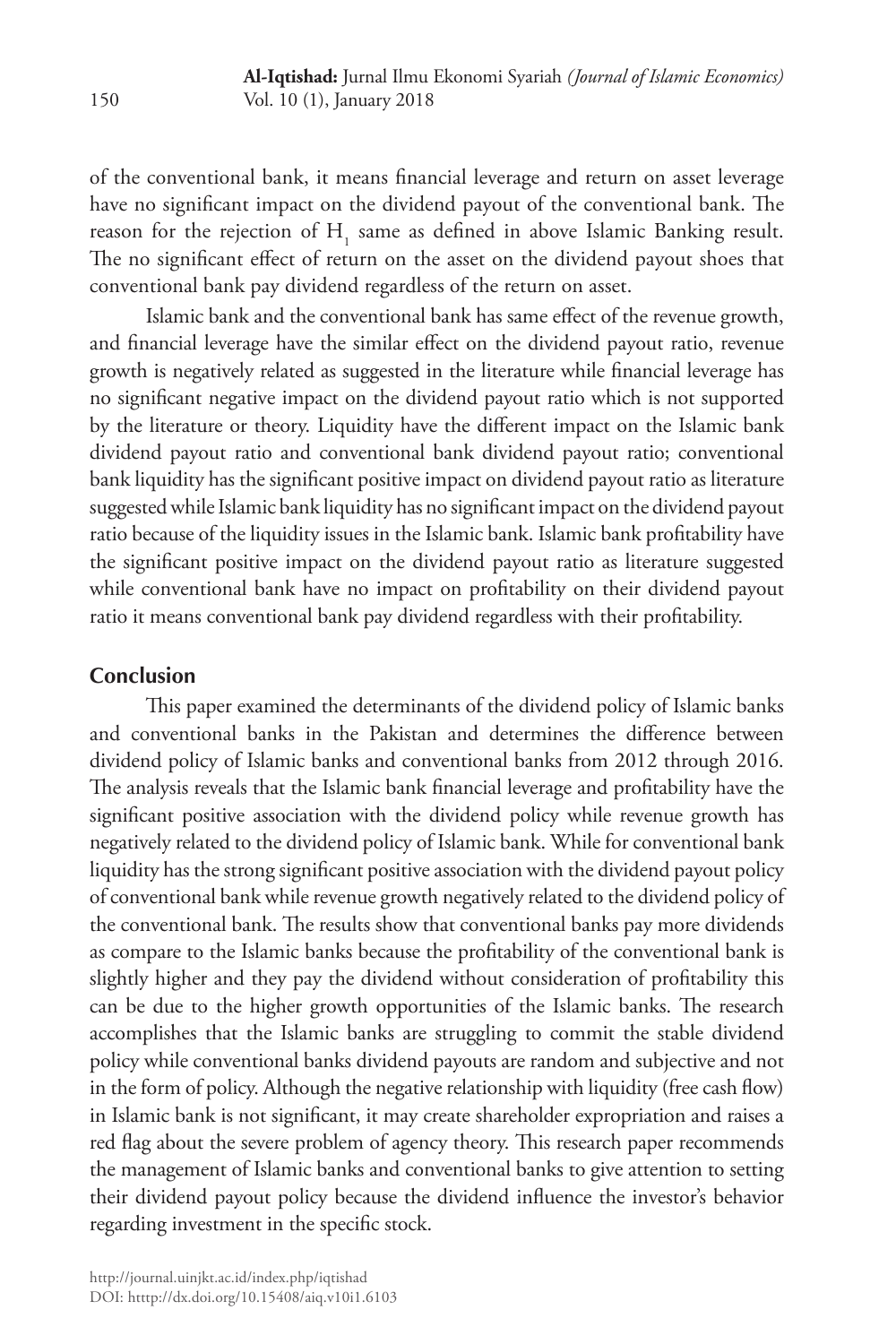The result of this study has practical implications for analyst, investors and especially bank's management. Identifying the primary determinants of the dividend policy helps investors and analyst to build up their forecasts and select appropriate valuation model. The research paper attempts by Islamic bank to commit a sustainable dividend payout policy, which attract the investors to invest in the Islamic bank. The result of the study should encourage BoDs, financial analyst, policymakers and investors in Pakistan to use the dividend to monitor the agency theory especially for the Islamic banks to strengthen the trust of the investor on the Islamic banking.

Future research may conduct to determine the impact of other variables on dividend policy, which can include ownership variables in the regression equation to examine the agency theory regarding dividend. Furthermore, future study should cover more than one country because the review is limited to the banking sector of Pakistan.

#### **References**

- Ahmed, H., & A.Y. Javid. (2009). Determinants of Dividend Policy in Pakistan. *International Research Journal of Finance and Economics*. 29: 110- 125.
- Al-Kayed, L. T., & L.T. Al-Kayed. (2017). Dividend Payout Policy of Islamic vs Conventional Banks: Case of Saudi Arabia. *International Journal of Islamic and Middle Eastern Finance and Management*. 10(1): 117-128.
- Allen F., & R. Michaely. (2003). *Payout Policy*. In Constantinides, G.M., M. Harris., R.M. Stulz (ed). *Handbook of the Economics of Finance*. Netherland: North Holland.
- Al-Najjar, B., & K. Hussainey. (2009). What Drives Firms' Capital Structure and Dividend Policy. *Working paper*. London: Middlesex University.
- Andres, C., M. Doumet., E. Fernau., & E. Theissen. (2015). The Lintner Model Revisited: Dividends Versus Total Payouts. *Journal of Banking & Finance*. 55: 56-69.
- Awan, A. G. (2009). Comparison of Islamic and Conventional Banking in Pakistan. *Proceedings* 2nd CBRC. Lahore, Pakistan.
- Baker, M., & W. Jeffrey. (2004). A Catering Theory of Dividends. *Journal of Finance.* 59: 1125-1165
- Baker, H.K., S. Saadi., S. Dutta., & D. Gandhi. (2007). The Perception of Dividends by Canadian Managers: New Survey Evidence. *International Journal of Managerial Finance*. 3 (1): 70-91. doi: 10.1108/17439130710721662.
- Berkley R. & S. Myers. (2005). *Principles of Corporate Finance*. 8th edition. London: McGraw-Hill.
- Bhattacharya, S. (1979). Imperfect Information, Dividend Policy, and "The Bird in the Hand" Fallacy. *Bell Journal of Economics*. 10(1): 259-270.